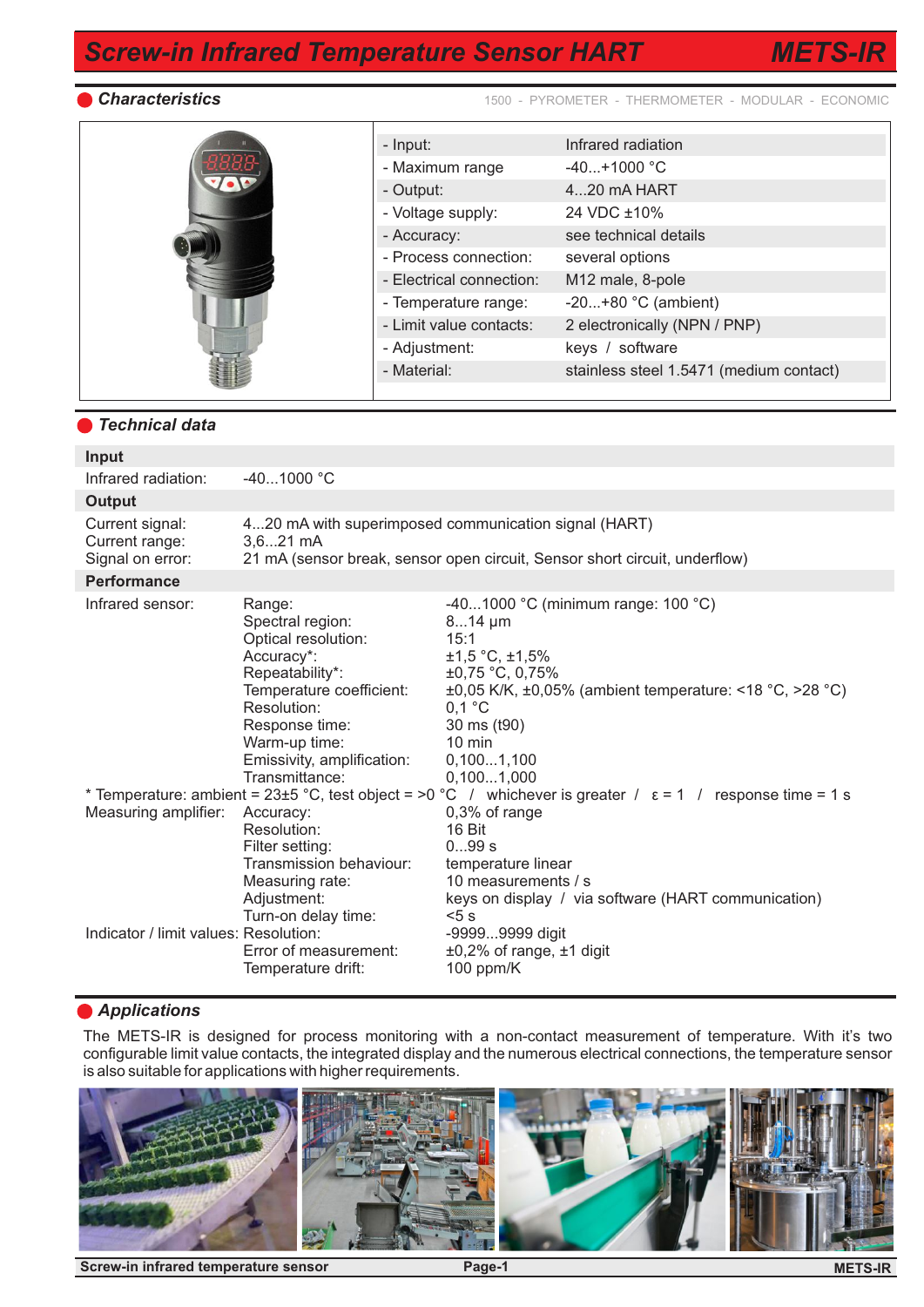# *Technical data (continued)*

| <b>Indication</b>                                                                                                                                                              |                                                                                                                                                                                                                                                                                                                                                                                                                                                               |
|--------------------------------------------------------------------------------------------------------------------------------------------------------------------------------|---------------------------------------------------------------------------------------------------------------------------------------------------------------------------------------------------------------------------------------------------------------------------------------------------------------------------------------------------------------------------------------------------------------------------------------------------------------|
| Display:<br>Head of display:<br>Memory:<br>Indication:<br>Decimal point:                                                                                                       | 7 segment, 8,5 mm, red, 4 digits, representation mirror-inverted 180° possible<br>rotatable approx. 330°<br>minimum / maximum values<br>- measuring value<br>- unit of measurement - control menu<br>automatically or manually, dependent on measuring range / unit                                                                                                                                                                                           |
| <b>Limit contacts</b>                                                                                                                                                          |                                                                                                                                                                                                                                                                                                                                                                                                                                                               |
| Electronically:<br>Indication:<br>Voltage across:<br>Settings:<br>Setting range:<br>Switching delay:<br>Failsafe function:<br>Galvanical insulation:                           | 2x PNP or NPN (30 VDC, 200 mA)<br>Option: 2x PNP or NPN (30 VDC, 1000 mA)<br>1 LED red for each limit value<br><1 V<br>with 3 keys (TouchM-Technology)<br>switch point and hysteresis: any value within measuring range<br>0,0999,9 s<br>adjustable<br>switching outputs are separated from measuring amplifier                                                                                                                                               |
| <b>Supply</b>                                                                                                                                                                  |                                                                                                                                                                                                                                                                                                                                                                                                                                                               |
| Voltage:<br>Reverse battery protection:                                                                                                                                        | 24 VDC ±10%<br>available (no function, no damage)                                                                                                                                                                                                                                                                                                                                                                                                             |
| <b>Ambient conditions</b>                                                                                                                                                      |                                                                                                                                                                                                                                                                                                                                                                                                                                                               |
| Temperature:                                                                                                                                                                   | $-20+80 °C$<br>Operating range:<br>$-20120 °C$<br>Sensing head:<br>$-40+85$ °C<br>Storing:<br>1095% rH (no condensation)                                                                                                                                                                                                                                                                                                                                      |
| Air humidity:<br><b>Mechanics</b>                                                                                                                                              |                                                                                                                                                                                                                                                                                                                                                                                                                                                               |
| Dimensions:<br>Process connection:<br>Electrical connection:<br>Material:<br>Weight:<br>Fitting position:<br>System pressure:<br>Protection of device:<br>Vibration:<br>Shock: | see page 3<br>1/2" / 3/4" / 1" / 1/2NPT<br>M12 male, 8-pole<br>Process connection: stainless steel 1.4571<br>stainless steel<br>Sensing head:<br>PBT GF30<br>Body:<br>Head of display:<br>polycarbonate (makrolon)<br>approx.240 g<br>any (avoid deposition on optics)<br>0 bar (barometric pressure)<br>Ingress protection:<br>at least IP 65 (electronics)<br>PCB:<br>potted<br>IEC 68-2-6: 3G, 11 - 200 Hz, any axis<br>IEC 68-2-27: 50G, 11 ms, any axis  |
| <b>Programmable features</b>                                                                                                                                                   |                                                                                                                                                                                                                                                                                                                                                                                                                                                               |
| Measuring amplifier:<br>Display:<br>Limit value contacts:<br>Features, Operation:                                                                                              | Measuring range start (LRV) / Measuring range end (URV) / Adjustment, simulation of output<br>current / Filter function / Linear output signal / HART address / 2-point calibration<br>range of indication / time of indication / decimal point / units / stabilisation of zero point /<br>locking of programming / calibration points / TAG number<br>limit value 1 and 2 / hysteresis 1 and 2 / delay times 1 and 2<br>according VDMA 24574-1 up to 24574-4 |





For valid measurement the spot size should be as large as the object or smaller.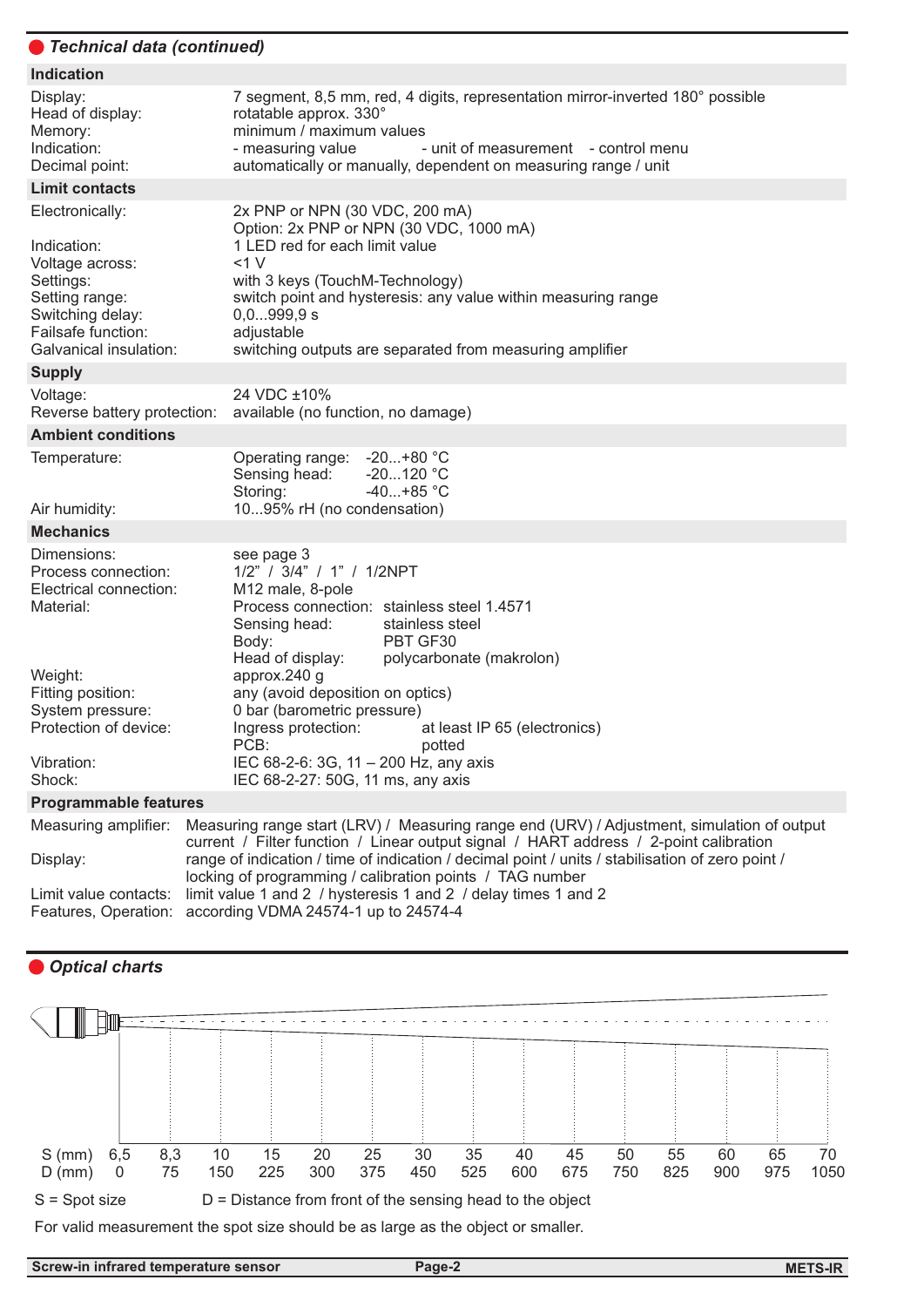## *Electrical connection*

| Assignment plug M12x1, 8-pole |                                                             |             |  |  |  |  |  |
|-------------------------------|-------------------------------------------------------------|-------------|--|--|--|--|--|
| $420$ mA<br><b>HART</b>       | Electronical<br>limit value contacts                        | Supply      |  |  |  |  |  |
| -<br>3<br>$\overline{A}$      | -------<br>--------<br>$\mathcal{P}$<br>5<br>$\overline{4}$ | $\top$<br>8 |  |  |  |  |  |

# *Example of electrical connection*